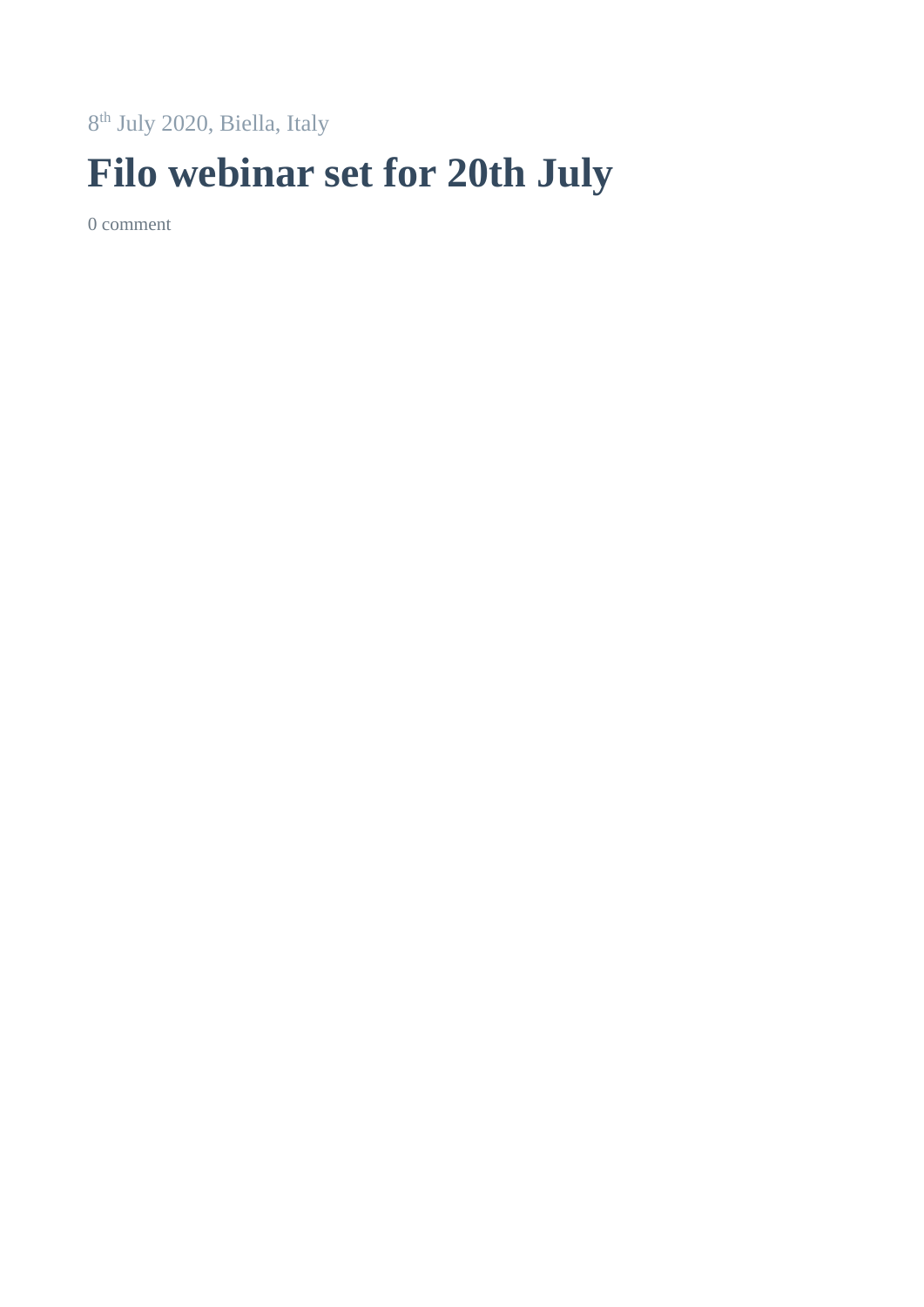## 54ª EDIZIONE PRESEN